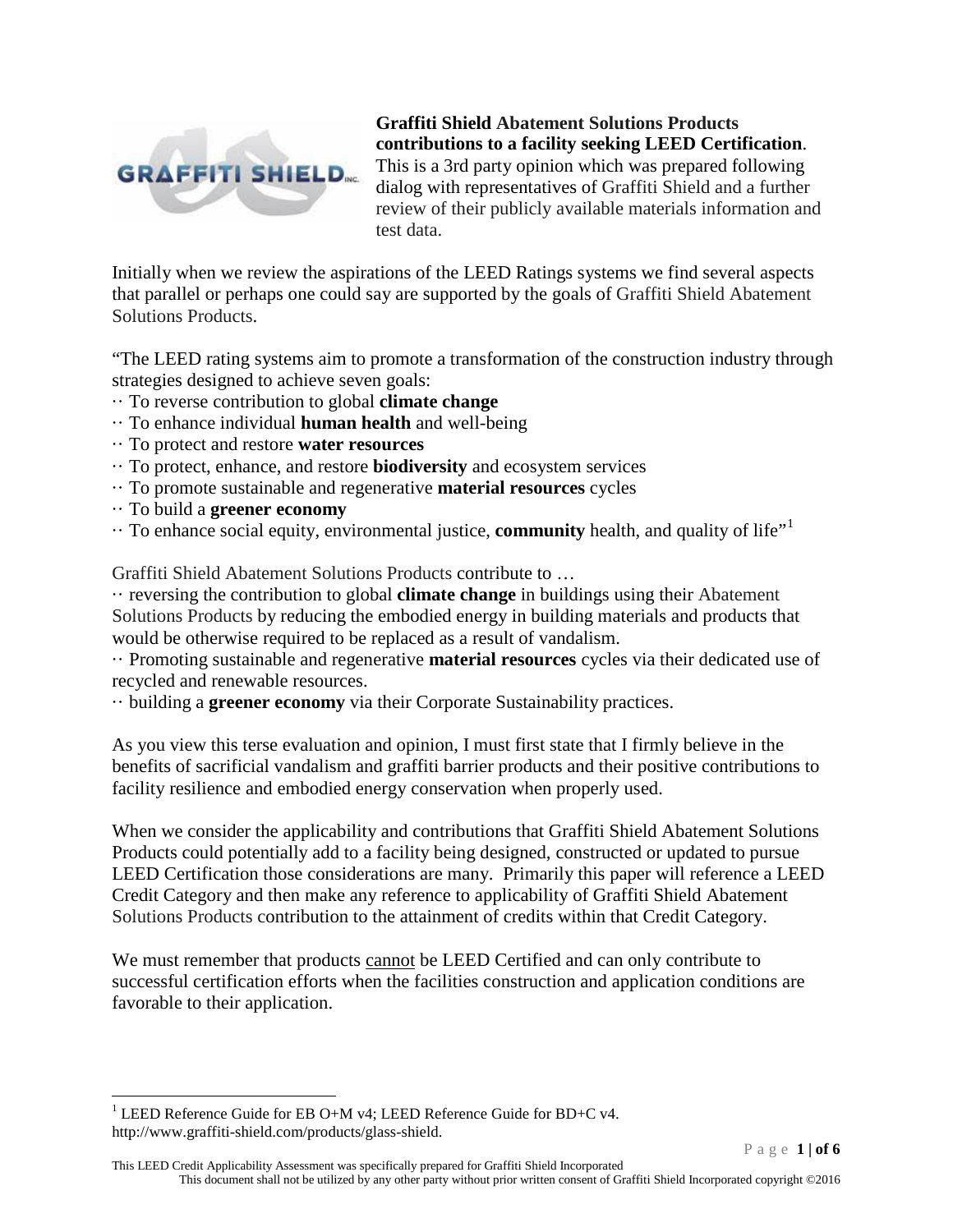

# **Location and Transportation (LT)[2](#page-1-0)**

Rewards thoughtful decisions about building location, with credits that encourage compact development, alternative transportation, and connection with amenities, such as restaurants and parks.

## **LEED Location and Transportation Credit Category**

Graffiti Shield Abatement Solutions Products could provide a positive contribution to the vandalism resistance of the vehicles used yet this benefit has no way to quantify within the current structure of the various LEED Rating Systems



## **Sustainable Sites (SS)[3](#page-1-1)**

Select appropriate sites to develop and addresses environmental concerns related to building landscape, hardscape and exterior building issues.

# **LEED Sustainable Sites Credit Category**

Graffiti Shield Abatement Solutions Products are an effective facility management choice and solution to the abatement of vandalism issues as a sacrificial surface in new construction as well as a restorative solution for many surfaces that may have been abused within both the LEED v4 for New Construction and Major Renovation and the LEED v4 for Operations & Maintenance: Existing Buildings rating systems projects. The major benefit that will be seen with the use of Graffiti Shield window films is the exterior maintenance and management aspects and resiliency to damage, vandalism and graffiti. These benefits can be referenced as contributors for Innovation in Design or Operations Credits.



### **Water Efficiency (WE)[4](#page-1-2)**

Maximize water efficiency and reduce the burden on water supply and waste water systems.

# **LEED Water Efficiency Credit Category**

When considering Water Efficiency initially there would seem to be no correlation between water consumption and Graffiti Shield Abatement Solutions Products yet the determining factor would be if water is used for a facility's maintenance purposes can be reduced measurably via the implementation of Graffiti Shield Abatement Solutions Products.

We know that some Graffiti Shield window films reduce the external Ultraviolet Energy load transmitted through the glazing system thus reducing the overall energy required to cool or heat a building. Many factors will additionally affect the quantity of water consumed within a

Logos used following the trademark guidelines provided by USGBC and available publicly at usgbc,org.<br>http://www.graffiti-shield.com/products/glass-shield.

Page **2 | of 6**

<span id="page-1-0"></span><sup>&</sup>lt;sup>2</sup> LEED Reference Guide for EB O+M v4; LEED Reference Guide for BD+C v4.

<span id="page-1-1"></span><sup>&</sup>lt;sup>3</sup> LEED Reference Guide for EB O+M v4; LEED Reference Guide for BD+C v4.

Logos used following the trademark guidelines provided by USGBC and available publicly at usgbc,org, http://www.graffiti-shield.com/products/glass-shield.

<span id="page-1-2"></span> $4$  LEED Reference Guide for EB O+M v4; LEED Reference Guide for BD+C v4.

Logos used following the trademark guidelines provided by USGBC and available publicly at usgbc,org, http://www.graffiti-shield.com/products/glass-shield.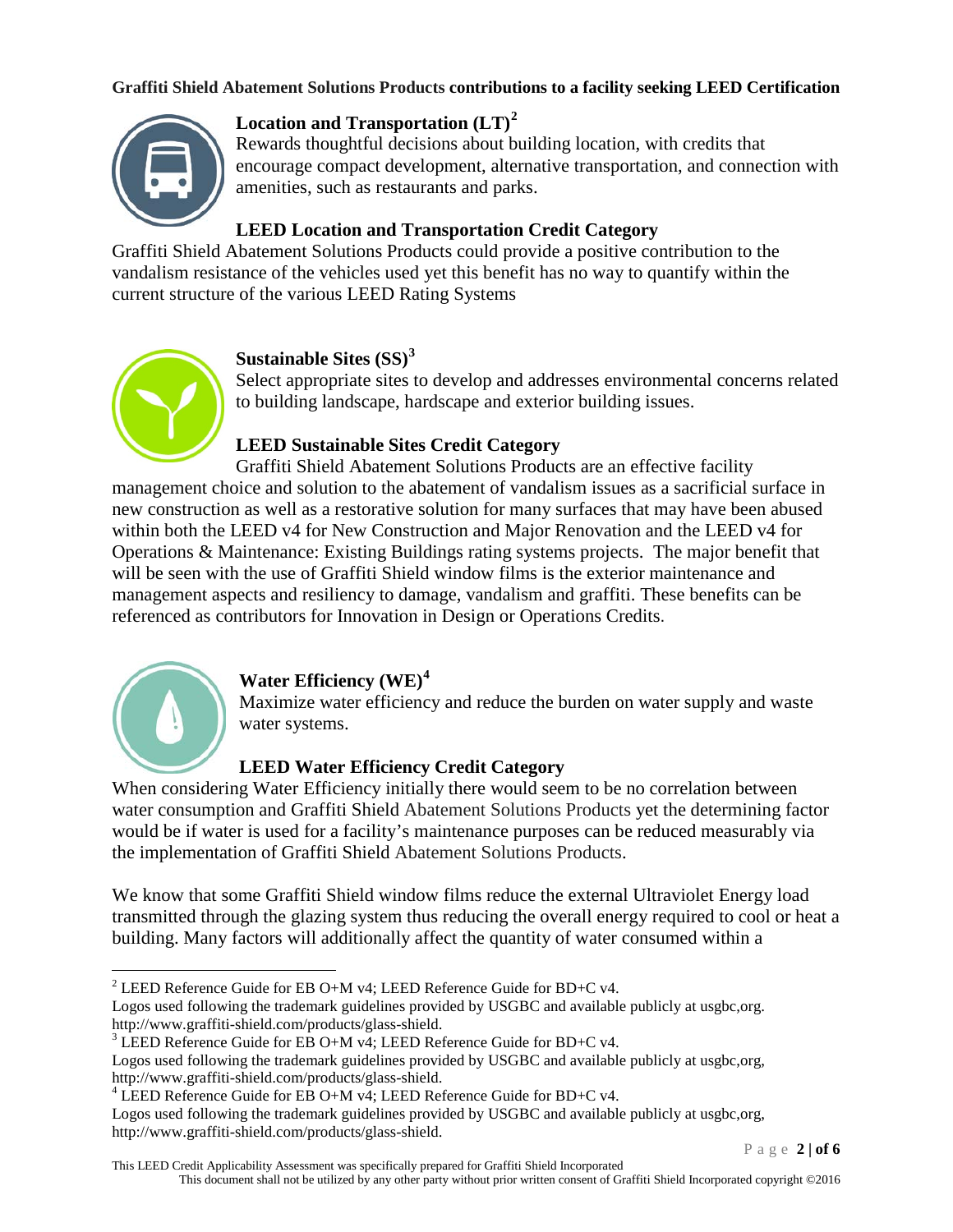building's HVAC system's cooling towers yet the application of Graffiti Shield Abatement Solutions Products would need to provide a measureable differential and a reduction in required resources as compared to the equivalent building without Abatement Solutions technology utilized to aid in credit attainment. If the Abatement Solutions Products aid in subsequent water reduction green cleaning program for the protected surfaces this may contribute to this credit category as well.

The theoretically or proposed water reductions are very difficult to quantify yet certainly when benchmarking an existing building before and after field measurements can be utilized to determine the contributions that process water use reduction can make to the attainment of the overall water reduction goals.



## **Energy and Atmosphere (EA)[5](#page-2-0)**

Conserve energy, control refrigerant use reduce ozone and explore renewable energy sources

## **LEED Energy and Atmosphere Credit Category**

Graffiti Shield Abatement Solutions Products were not designed as an energy efficiency product however their implementation does assist with the embodied energy of a building by increasing service life of the protected surfaces and providing a resiliency benefit.

Many factors will additionally affect the quantity of energy consumed within a building's HVAC system's components yet the application of Graffiti Shield Abatement Solutions Products may provide a higher Surface Reflectance Index differential which could lead to a reduction in required resources as compared to the equivalent building without some energy reduction technology utilized. The theoretically or proposed energy use reductions are very difficult to quantify yet certainly when benchmarking an existing building before and after field measurements can be utilized to determine if the Abatement Solutions Products provide measureable contributions as an energy reduction component which can contribute to the attainment of the overall energy use reduction goals.

The resiliency aspect that Graffiti Shield Abatement Solutions Products provides as well as the other combined positive attributes may align better with Innovation Credits since Graffiti Shield Abatement Solutions Products can positively contribute in a manner not addressed within the LEED Rating Systems. The replacements costs for vandalized mirrors, natural stone, stainless metal panels, and anodized surface products versus the capital expenditure benefit via the application of Graffiti Shield Abatement Solutions Products to an existing building surfaces is substantially favoring the Abatement Solutions Products with a cost of approximately 10% to 25% as compared to replacements.

<span id="page-2-0"></span> $5$  LEED Reference Guide for EB O+M v4; LEED Reference Guide for BD+C v4.

Logos used following the trademark guidelines provided by USGBC and available publicly at usgbc,org, http://www.graffiti-shield.com/products/glass-shield.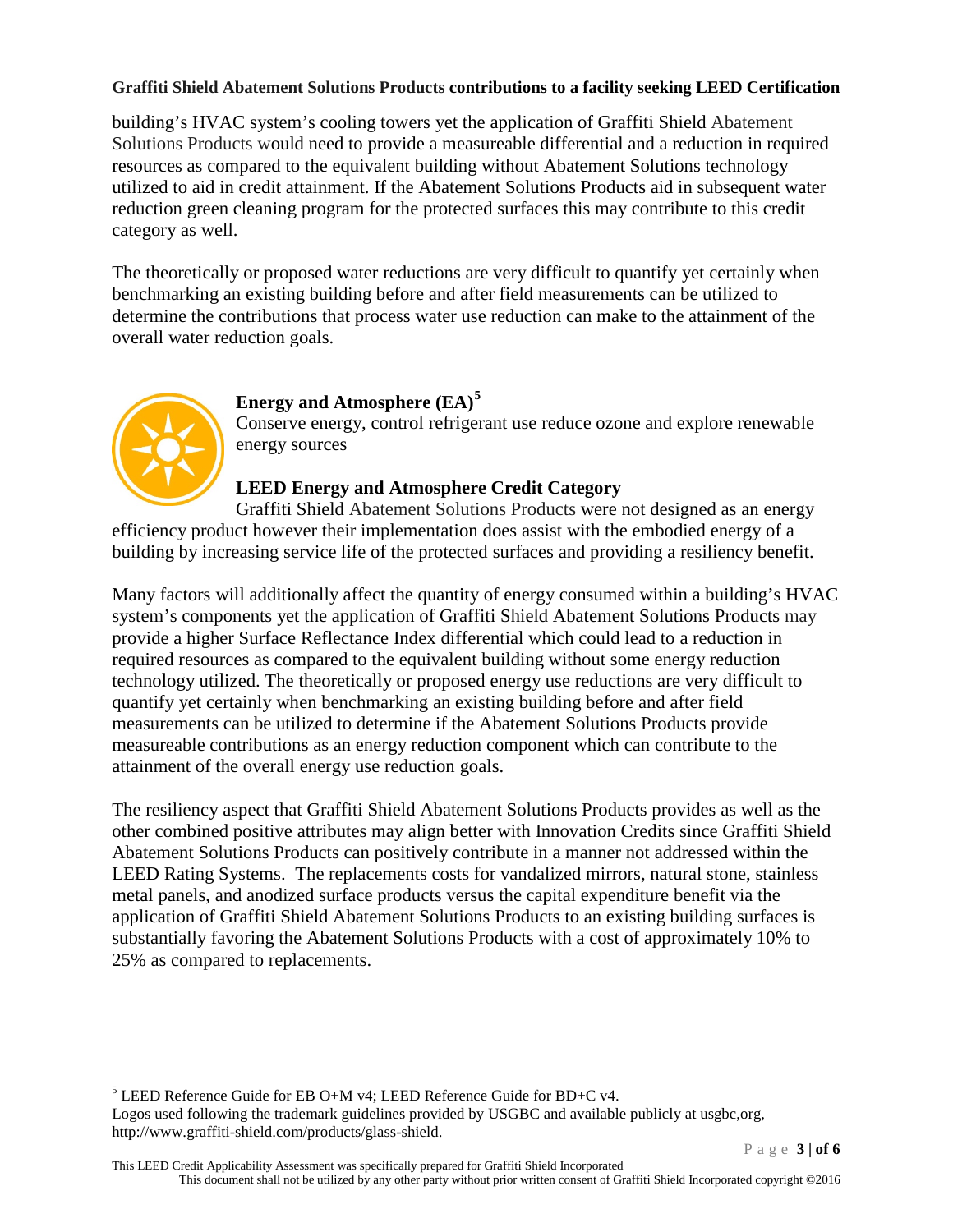

# **Material Resources (MR)[6](#page-3-0)**

Reduce construction waste, use materials with high-recycled content and consider local materials to minimize transportation costs and positively influence local economies.

### **LEED Material Resources Credit Category**

Graffiti Shield Abatement Solutions Products provide a positive contribution to reducing the desire or necessity to replace perfectly good building materials and surfaces that are at risk of vandalism and in some cases building materials and surfaces that have been vandalized can be restored by the application of Graffiti Shield Abatement Solutions Products, saving substantial capital resources and … importantly... keeping these building surfaces and materials from impacting landfill contributions! Within this category Graffiti Shield Abatement Solutions Products may contribute to the attainment of MR Building life-cycle impact reduction.

The Graffiti Shield Abatement Solutions Products inherently protects exterior and interior materials and surfaces from vandalism damage caused by Scratching, Scuffing with sandpaper, Carbide drill bit, Keys, Knife and Etching Compounds, thus increasing the usable life of interior products and finishes. When considering materials and resources credits in new buildings certainly a very efficient material is desired, yet Graffiti Shield Abatement Solutions Products have a large quantity of recycled and recyclable content within their Abatement Solutions Products that emulate Glass, Mirror, Stainless Steel, Stone, Metal Cladding and even Some Wood Species which are could contribute to gaining that credit in a newly constructed building.

Within Existing Building Purchasing and Maintenance and Renovation policies, exists the opportunity to add products such as Graffiti Shield Abatement Solutions Products with their substantial resiliency and restorative benefits and further contributions to waste management policies when considering the ability for the product to be recycled at the end of its exceedingly long service life as compared material replacement options.

Graffiti Shield Abatement Solutions Products are manufactured in Anaheim, California 92806. New Construction projects within a 100 mile and 250 mile radius of this location can use this information to document their MR Credit Building product disclosure and optimization – sourcing of raw materials Option 2 as they contain a minimum of 35% recycled content; MR Credit Building product disclosure and optimization – material ingredients Option 3. Product Manufacturer Supply Chain Optimization (1 point)

# **Interior Environmental Quality (IEQ)[7](#page-3-1)**



Improve IEQ parameters that contribute to the comfort and well-being of the building's occupants by improving the enhancing indoor air quality, reducing indoor pollution and providing a connection to the outside.

Logos used following the trademark guidelines provided by USGBC and available publicly at usgbc,org, http://www.graffiti-shield.com/products/glass-shield.

Logos used following the trademark guidelines provided by USGBC and available publicly at usgbc,org, http://www.graffiti-shield.com/products/glass-shield.

<span id="page-3-0"></span> $6$  LEED Reference Guide for EB O+M v4; LEED Reference Guide for BD+C v4.

<span id="page-3-1"></span><sup>&</sup>lt;sup>7</sup> LEED Reference Guide for EB O+M v4; LEED Reference Guide for BD+C v4.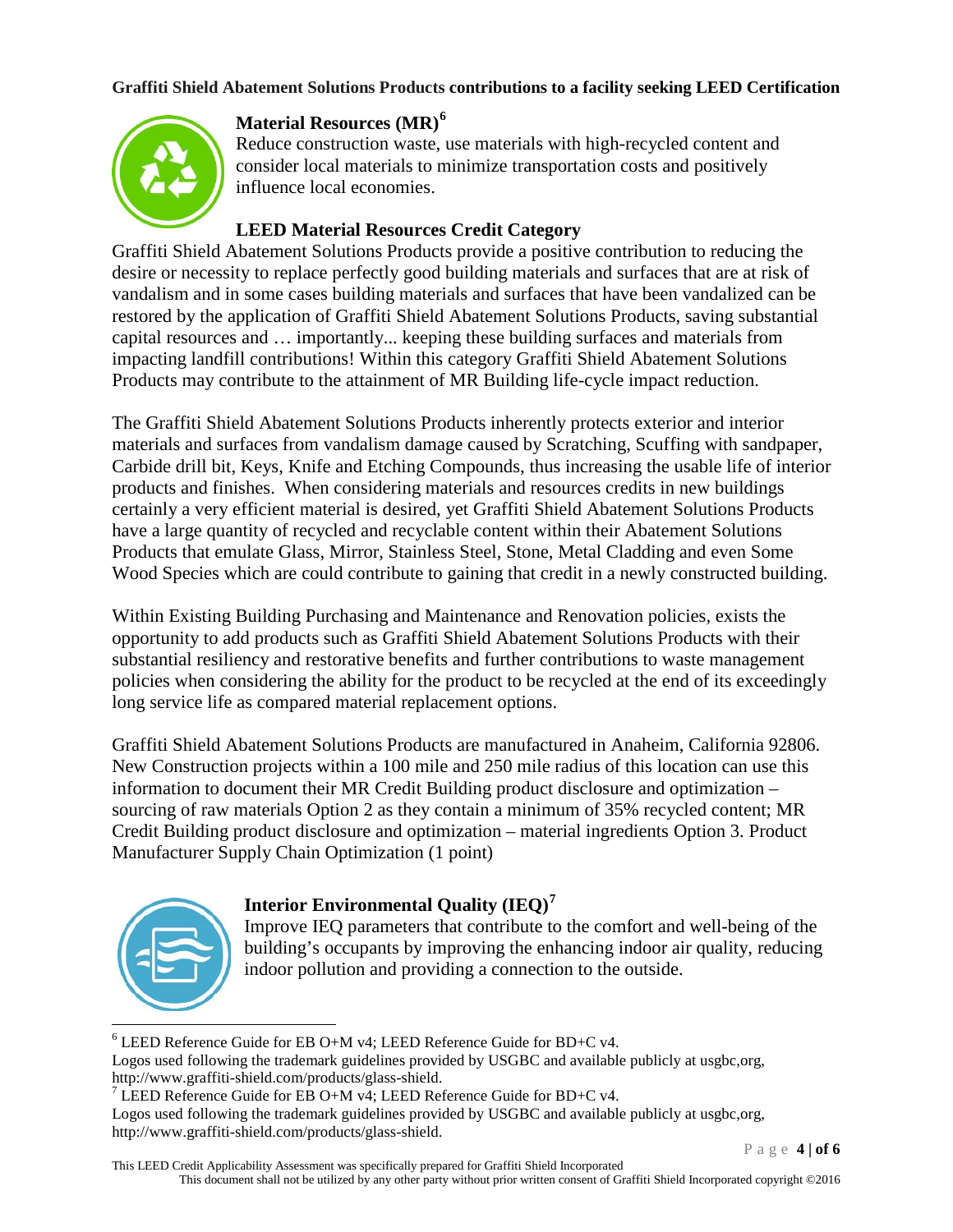## **LEED Interior Environmental Quality Credit Category** (continued)

When we consider indoor environmental quality and the factors that affect systems performance, comfort, acoustics and air quality Graffiti Shield Abatement Solutions Products can enhance those indoor interior environmental quality strategies.

Graffiti Shield Abatement Solutions Products will assist thermal decoupling properties for enhanced thermal comfort reducing ultraviolet energy transmission thru the building façade at locations where Graffiti Shield Abatement Solutions Products are utilized.

LEED v4 Acoustic Performance has now become a credit earning consideration, application of Graffiti Shield Abatement Solutions Products will inevitably contribute positively in this regard due to its sound dampening qualities that become obvious during the field measurements during acoustic STC performance testing when pursuing the respective credits.



## **Innovation (ID-EP-IO)[8](#page-4-0)**

Provide design teams and projects the opportunity to be awarded points for exceptional performance above the requirements set by the LEED Green Building Rating System and/or innovative performance in green building categories not specifically addressed by LEED.

# **LEED Innovation (ID-EP-IO) Credit Category**

Facilities that utilize Graffiti Shield Abatement Solutions Products should pursue an Innovation Credit for the positive contributions the use of this product will always have.

- In an existing building drastically increasing the building's envelope resiliency by its application.
- Vandalism Abatement Solutions built in via application
- Increasing the occupants comfort via acoustic performance
- Operational cost benefit scenario strategy via restoration and low cost alternative to replacements

In order to qualify for an Innovation Credit we have to achieve a significant measurable environmental performance using a strategy not addressed with in the respective LEED Green Building rating system. Further to be successful one has to "identify the following:

- ·· the intent of the proposed innovation credit;
- ·· proposed requirements for compliance;
- ·· proposed submittals to demonstrate compliance; and
- ·· the design approach or strategies used to meet the requirements."

### **Innovation in Design, Innovation in Operations, LEED Accredited Professional**



To support and encourage the design integration required by LEED to streamline the application and certification process. Graffiti Shield Abatement Solutions Products cannot affect this Credit's attainment.

Logos used following the trademark guidelines provided by USGBC and available publicly at usgbc,org, http://www.graffiti-shield.com/products/glass-shield.

<span id="page-4-0"></span> <sup>8</sup> LEED Reference Guide for EB O+M v4; LEED Reference Guide for BD+C v4.